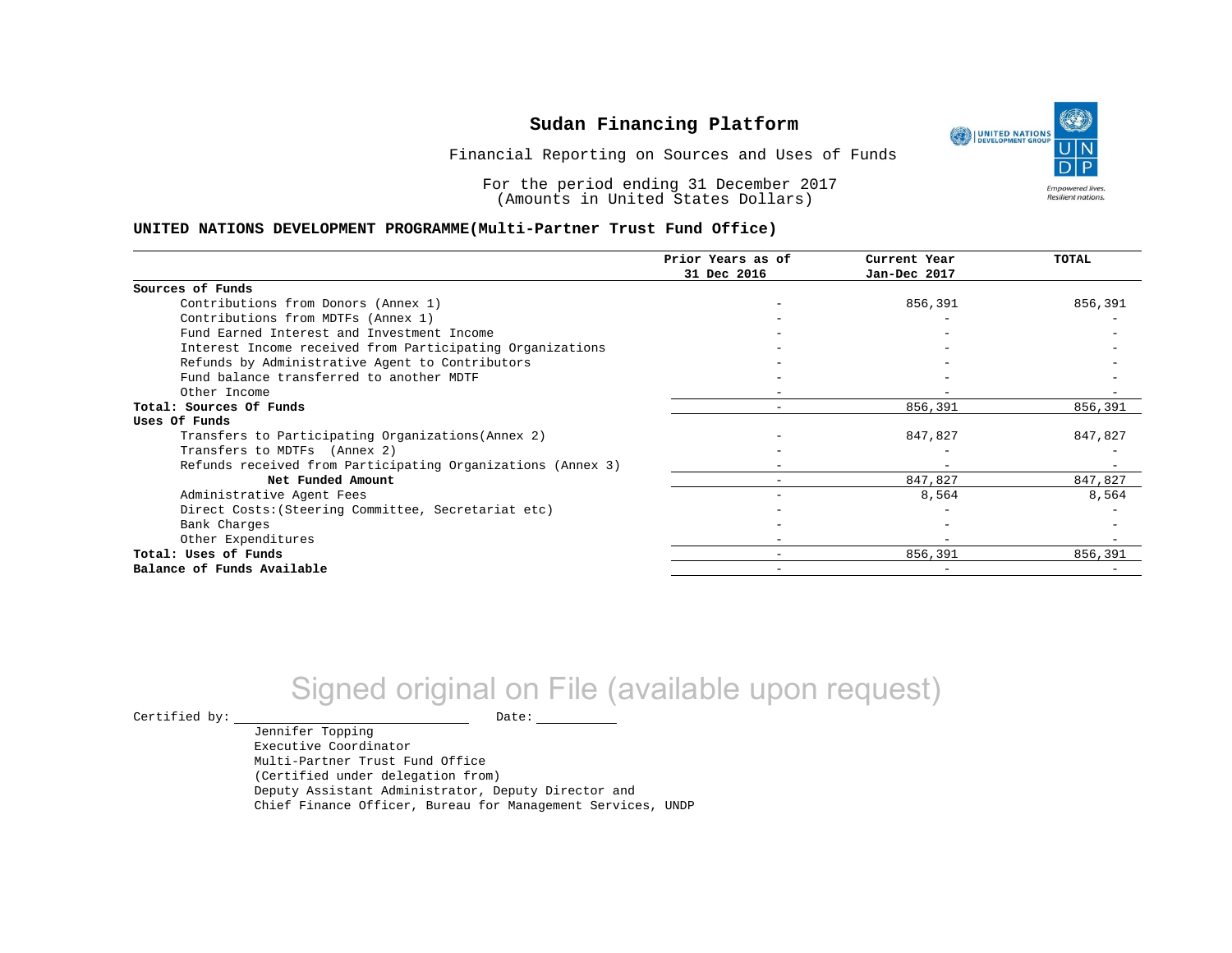

Financial Reporting on Sources and Uses of Funds

For the period ending 31 December 2017 (Amounts in United States Dollars)

### **UNITED NATIONS DEVELOPMENT PROGRAMME(Multi-Partner Trust Fund Office)**

**Annex - 1: Contributions**

|                                | Prior Years as of | Current Year | TOTAL   |
|--------------------------------|-------------------|--------------|---------|
|                                | 31 Dec 2016       | Jan-Dec 2017 |         |
| From Contributors              |                   |              |         |
| United Nations operation in Da | -                 | 856,391      | 856,391 |
| Total: Contributions           | -                 | 856,391      | 856,391 |

# Signed original on File (available upon request)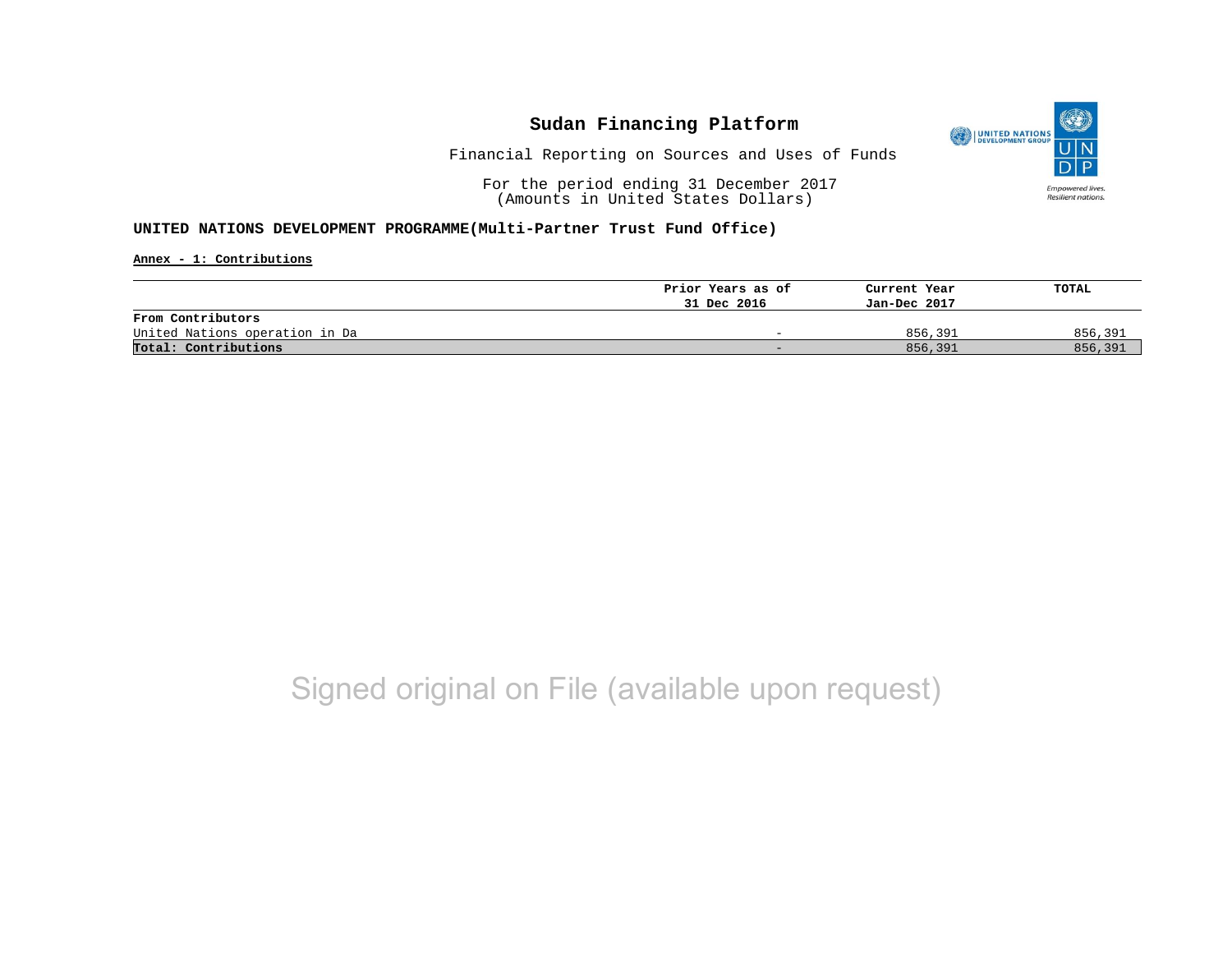

Financial Reporting on Sources and Uses of Funds

For the period ending 31 December 2017 (Amounts in United States Dollars)

### **UNITED NATIONS DEVELOPMENT PROGRAMME(Multi-Partner Trust Fund Office)**

**Annex - 2: Transfers**

|                                | Prior Years as of | Current Year | TOTAL   |
|--------------------------------|-------------------|--------------|---------|
|                                | 31 Dec 2016       | Jan-Dec 2017 |         |
| To Participating Organizations |                   |              |         |
| UNDP                           | -                 | 589,050      | 589,050 |
| UNICEF                         | -                 | 258,777      | 258,777 |
|                                |                   |              |         |
| Total Transfers                |                   | 847,827      | 847,827 |
|                                |                   |              |         |

# Signed original on File (available upon request)